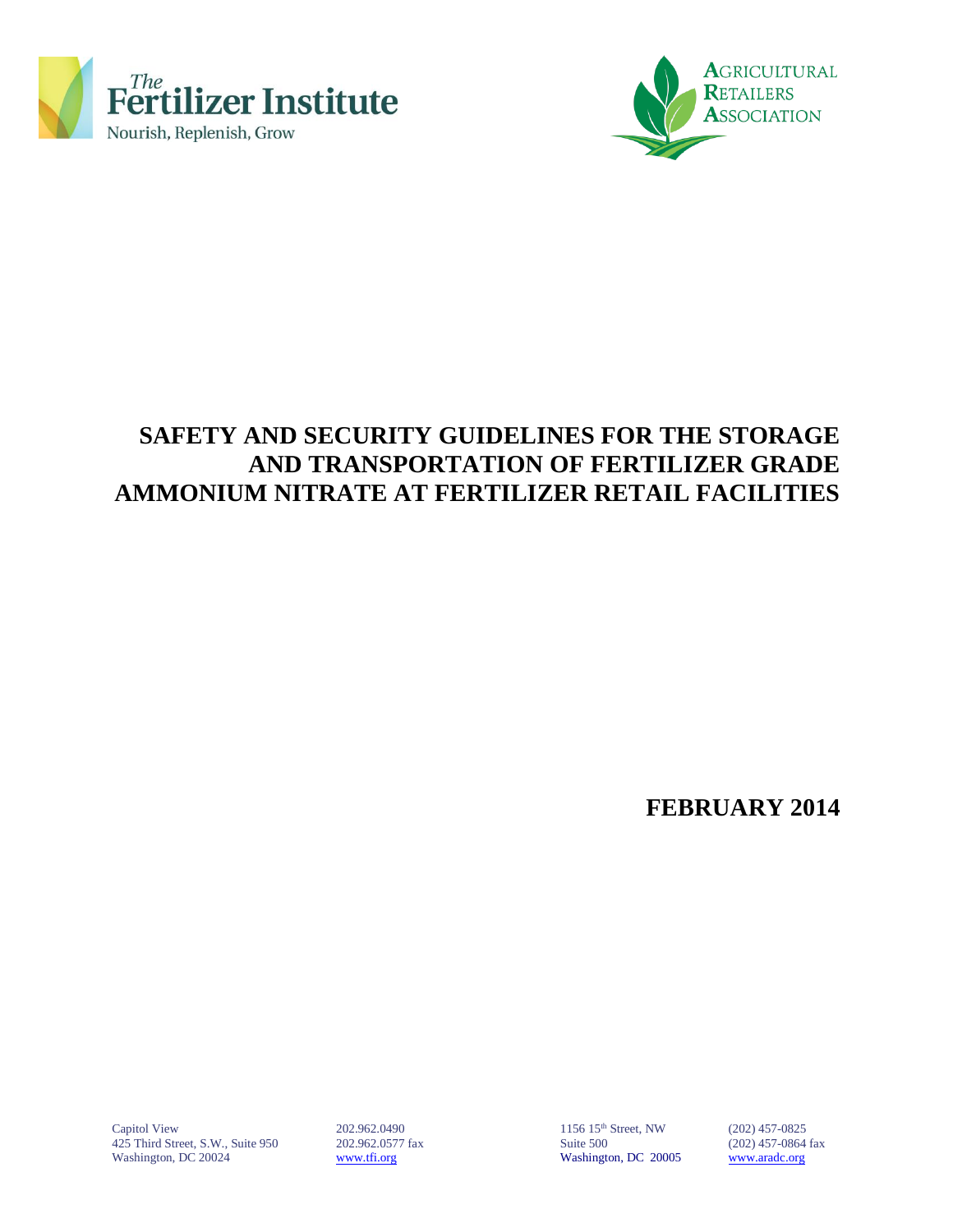## **SAFETY AND SECURITY GUIDELINES FOR THE STORAGE AND TRANSPORTATION OF FERTILIZER GRADE AMMONIUM NITRATE AT FERTILIZER RETAIL FACILITIES<sup>1</sup>**

#### **1.0 SCOPE AND PURPOSE**

1.1 These Guidelines cover the storage and transportation of Fertilizer Grade Ammonium Nitrate (FGAN) at fertilizer retail facilities.

1.1.1 The U.S. Department of Transportation (DOT) has three entries for FGAN:

- Class 5 Oxidizer, Division 5.1, UN1942<sup>2</sup>, PG III material Defined as ammonium nitrate (AN), with not more than 0.2% total combustible material, including any organic substance, calculated as carbon to the exclusion of any other added substance.
- Class 5 Oxidizer, Division 5.1, UN2067<sup>3</sup>, PG III material Defined as uniform mixtures of fertilizers containing AN as the main ingredient within the following compositional limits:
	- Not less than 90% AN with not more than 0.2% total combustible, organic material calculated as carbon, and with added matter, if any, that is inorganic and inert when in contact with AN; or
	- Less than 90%, but more than 70%, AN with other inorganic materials, or more than 80%, but less than 90%, AN mixed with calcium carbonate

 $\overline{a}$ 

<sup>&</sup>lt;sup>1</sup> TFI and ARA made considerable efforts to ensure the information contained herein is accurate. Users of these guidelines are strongly recommended to confirm that the information contained within them, is correct by way of independent sources. TFI and ARA accept no responsibility for any inaccuracies, does not make any warranty or representation, either express or implied, regarding its accuracy, completeness, or utility; nor does TFI and ARA assume any liability of any kind whatsoever resulting from the use or reliance upon, any information, material, or procedure contained herein, including but not limited to any claims for damages, loss or injury regarding health, safety, or environmental effects.

<sup>2</sup> 49 C.F.R. § 172.101

<sup>3</sup> 49 C.F.R. § 172.102 (150)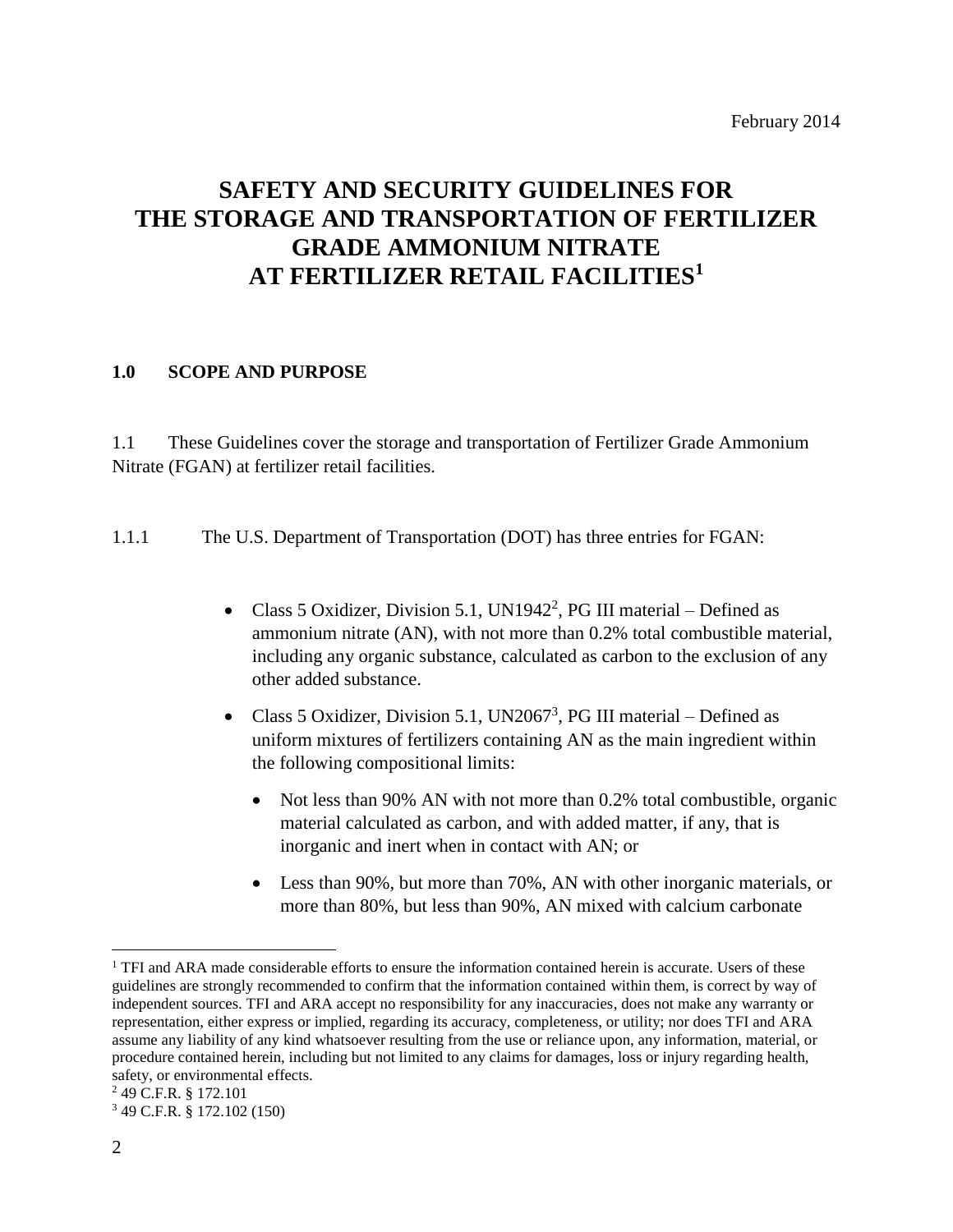and/or dolomite and/or mineral calcium sulphate, and not more than 0.4% total combustible, organic material calculated as carbon; or

- AN-based fertilizer containing mixtures of AN and ammonium sulphate with more than 45%, but less than 70%, AN, and not more than 0.4% total combustible, organic material calculated as carbon such that the sum of the percentage of compositions of AN and ammonium sulphate exceeds 70%.
- Division 9, UN2071<sup>4</sup>, PG III material, by highway only Defined as uniform, AN based fertilizer mixtures, containing nitrogen, phosphate or potash, meeting the following criteria (1) contains not more than 70% AN and not more than 0.4% total combustible, organic material calculated as carbon, or (2) contains not more than 45% AN and unrestricted combustible material.
- 1.1.2 FGAN is a U.S. Department of Homeland Security (DHS) chemical of interest listed in Appendix A of the Chemical Facility Anti-Terrorism Standards (CFATS) as a theft-diversion security risk. For purposes of the CFATS program, FGAN is defined as solid AN with a minimum concentration of 33% or greater, and a nitrogen concentration of 23% or greater, and has a Screening Threshold Quantity for risk of theft-diversion of 2,000 pounds.
- 1.1.3 FGAN and mixtures in vessels and waterfront facilities are regulated as a certain dangerous cargo in 33 C.F.R. § 126.28 and, therefore, are also regulated by the U.S. Coast Guard in 33 C.F.R. Part 105 (security requirements).
- 1.2 The purpose of these Guidelines is to outline best practices for the safety and security of FGAN in storage and in transportation at fertilizer retail facilities.

 $\overline{a}$ 

<sup>4</sup> 49 C.F.R. § 172.102 (132)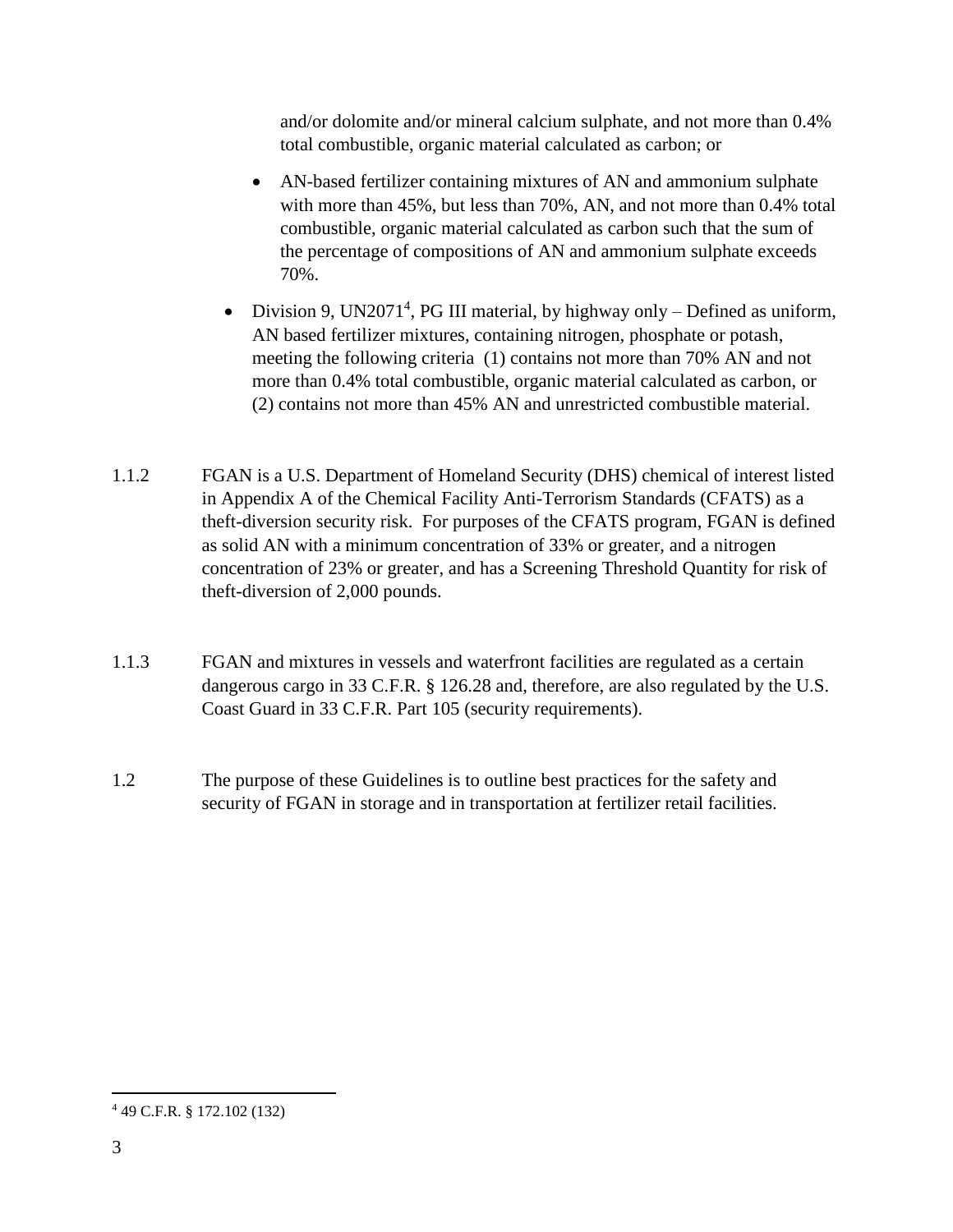### **2.0 SAFETY**

2.1 Owners/operators of all FGAN facilities should be aware that the safety of their workplaces and operations may be subject to the "General Duty Clause" of the Occupational Safety and Health Act at 29 U.S.C.  $\S 654(a)(1)$ .<sup>5</sup>

2.1.1 Where applicable, owners/operators must comply with the U.S. Occupational Safety and Health Administration's (OSHA's) Process Safety Management Standard (PSM) at 29 C.F.R. § 1910.119. FGAN is not a chemical substance currently listed in 29 C.F.R. § 1910.119, Appendix A and, therefore, facilities solely storing FGAN are not subject to the PSM. However, facilities storing FGAN and involved in other activities (storing other fertilizers or engaging in blending operations) may be subject to the PSM if they have quantities of chemical substances listed in 29 C.F.R. § 1910.119, Appendix A in excess of the corresponding threshold quantities.

2.1.2 Avoid heating FGAN in a confined space above 170°C (*e.g.*, processes involving FGAN should be designed to avoid this possibility).

2.1.3 Owners/operators should ensure that facilities have implemented a "hot work" program consistent with OSHA requirements at 29 C.F.R. § 1910.252. It is important to avoid heating or welding on a machinery or piping where AN might be confined.

2.1.4 Ensure that FGAN is not exposed to shock (*e.g.*, shock waves from explosives).

2.1.5 Avoid contamination of FGAN with combustible materials or organic substances including, but not limited to: (i) organic chemicals, acids, or other corrosive materials; (ii) compressed flammable gases; (iii) flammable and combustible materials, solids or liquids; and, (iv) other contaminating substances such as wood chips, organic materials, chlorides, phosphorus, finely divided metals, charcoals, diesel fuels and oils, sulfur.

 $\overline{a}$ 

<sup>&</sup>lt;sup>5</sup> The Clean Air Act (section  $112(r)(1)$  (42 U.S.C. § 7412 $(r)(1)$ ) contains a similar "General Duty Clause" requiring owners and operators of stationary sources to "identify hazards which may result from . . . releases using appropriate hazard assessment techniques, design and maintain a safe facility taking such steps as are necessary to prevent releases, and minimize the consequences of accidental releases which do occur." Since these Guidelines focus on safety and security, we do not address the Clean Air Act's "General Duty Clause" herein.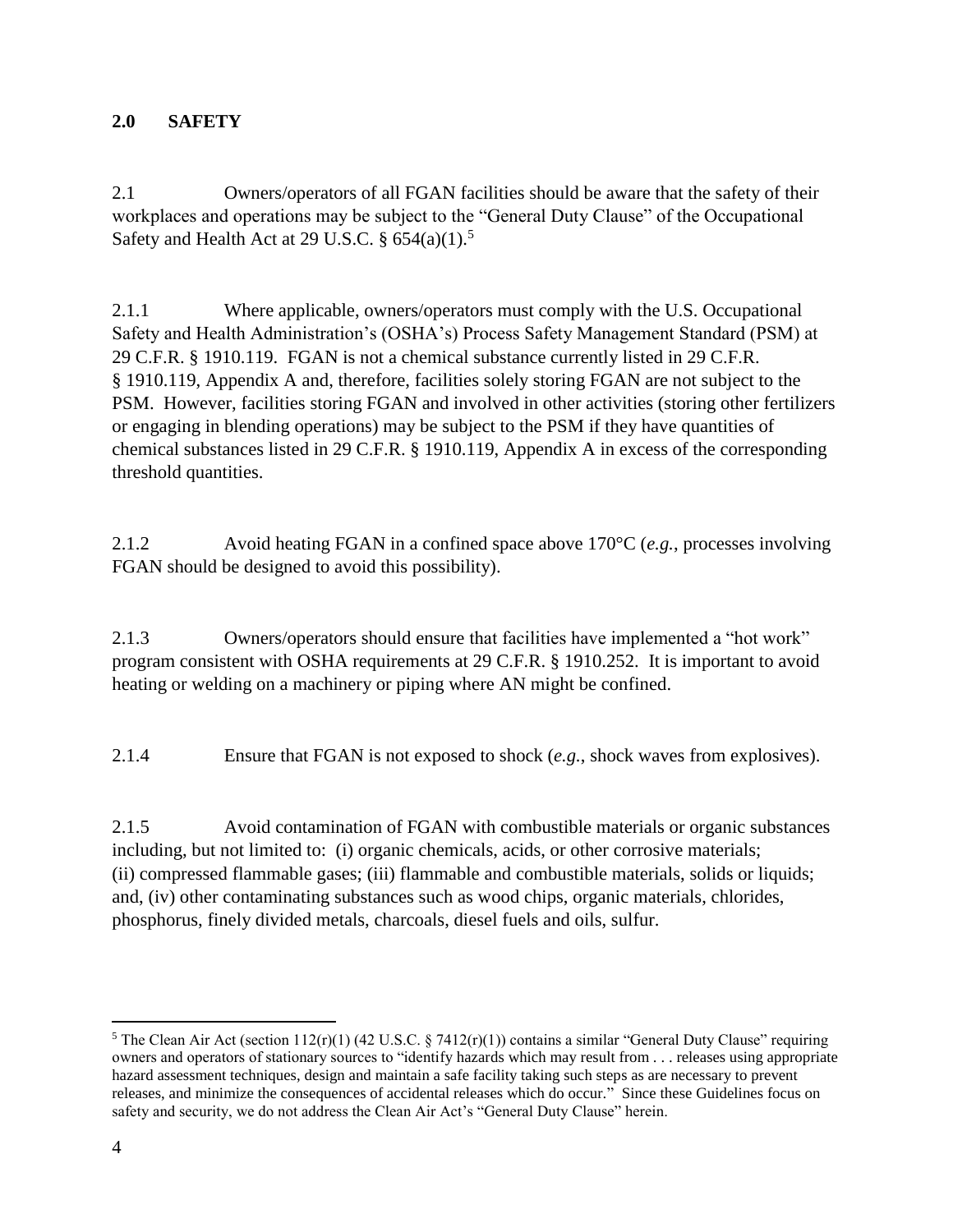2.1.6 Avoid contamination of FGAN with inorganic materials that may contribute to its sensitivity to explosion, including chlorides and some metals, such as chromium, copper, copper alloys such as brass or bronze, cobalt, and nickel, and finely divided or powdered metals that may act as fuels.

2.1.7 Ensure that all electrical components/systems are in compliance with the National Electrical Code.

2.1.8 Ensure that the facility has implemented a Lock Out/Tag Out program in accordance with 29 C.F.R. § 1910.147.

2.1.9 Facility access points should be posted "NO SMOKING, NO OPEN FLAMES."

2.1.10 All facility access points should be posted with a durable, reflective danger warning sign at least 4ft. x 4ft. where it is visible to fire responders and police. The warning sign text and important Hazard Communication information should state, at a minimum: "WARNING. Do not fight fires at this facility without consulting the facility operator. Refer to ERG Guide 140 and Safety Data Sheet (SDS). In case of an emergency CALL 9-1-1 or [local emergency number] and the facility owner/operator."

2.1.11 Owners/operators of facilities should develop a written emergency plan in accord with 29 C.F.R. § 1910.120 for responding to releases of, or substantial threats of releases of, AN. Provide training to employees implementing the emergency plan. Plans should be specific to the facility and community. Also, plans should be specific as to when a fire is considered to have engaged AN. The rule of thumb is **if outside emergency responders are necessary, do not fight AN fires**. For fires that have engaged AN, plans should focus on evacuation of the area. When the facility in question is close to the public, plans should focus on evacuation. For facilities in areas with inadequate water supplies and fire hydrants, plans should focus heavily on evacuation.

2.1.12 Plans prepared under section 2.1.12 should be provided to, and coordinated with, local emergency responders. In addition, owners/operators should provide local emergency responders with current copies of SDSs and review appropriate fire response. Further, owners/operators should conduct exercises with local emergency responders to train personnel on how to carry out proper emergency response and to revise the plans, as necessary.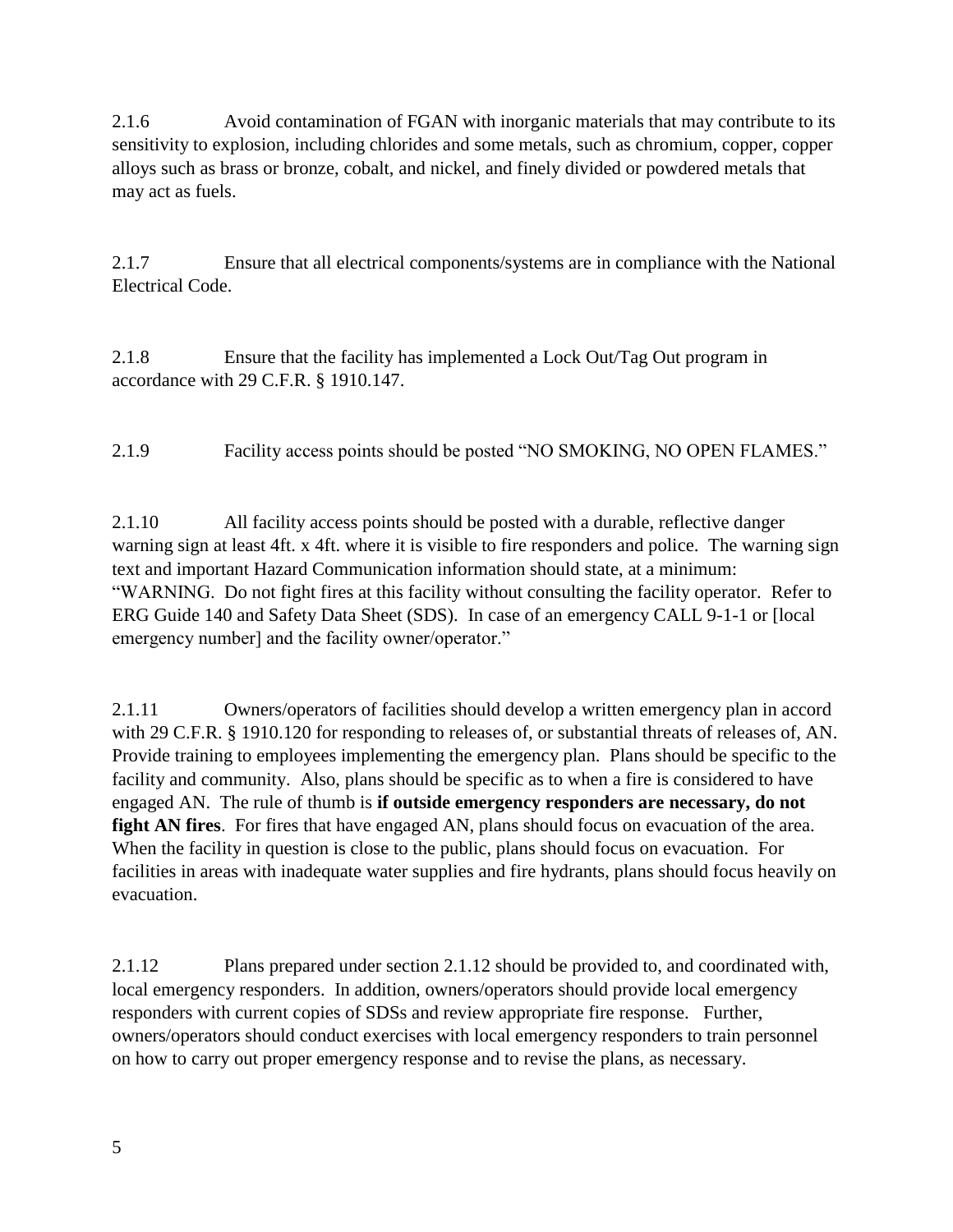2.1.13 Suppliers should provide information to customers describing the hazards associated with FGAN, proper management and housekeeping requirements, and information regarding regulatory requirements applicable to the safe storage of the material. At a minimum, this should include a FGAN SDS.

## **2.2 Storage**

### 2.2.1 General Requirements

2.2.1.1 All FGAN storage sites should consider various government agency chemical advisories on the safe storage, handling, and management of AN. The most current and comprehensive advisory is "Chemical Advisory: Safe Storage, Handling, and Management of Ammonium Nitrate (EPA 550-S-13-001 August 2013). Owner/operators of FGAN storage sites should be aware that these advisories will be updated, as necessary, with any new information.

2.2.1.2 Steel and wooden bins and other structural materials in immediate contact with FGAN should be protected by special coatings (29 C.F.R. § 1910.109(i)(4)(ii)(b)). Steel and wooden bins can be protected by special coatings such as sodium silicate (water glass), or epoxy coatings, or polyvinyl chloride coatings.

2.2.1.3 AN storage areas should have automatic fire detection and alarm system if the areas are not continuously occupied. Water supplies and fire hydrants shall be available in accordance with recognized good practices. (29 C.F.R. § 1910.109(i)(7)(ii)(b)). Situations where water supplies, rate of flow, and fire hydrants are not available should be accounted for in the emergency response plan (See 2.1.12). Smoking, open flames, and unauthorized sparking or flame-producing devices should be prohibited in the immediate area.

2.2.1.4 If firefighters consider it appropriate to engage an AN fire, flooding quantities of water from a distance should be used as promptly as possible.

2.2.1.5 Bins should have appropriate ventilation and be constructed to self-ventilate in the event of a fire to avoid pressurization.

2.2.1.6 Bulk piles should not exceed 40 feet in height. Piles should be no higher than 36 inches below roof. Piles should not contact supporting beams or other related supporting structures.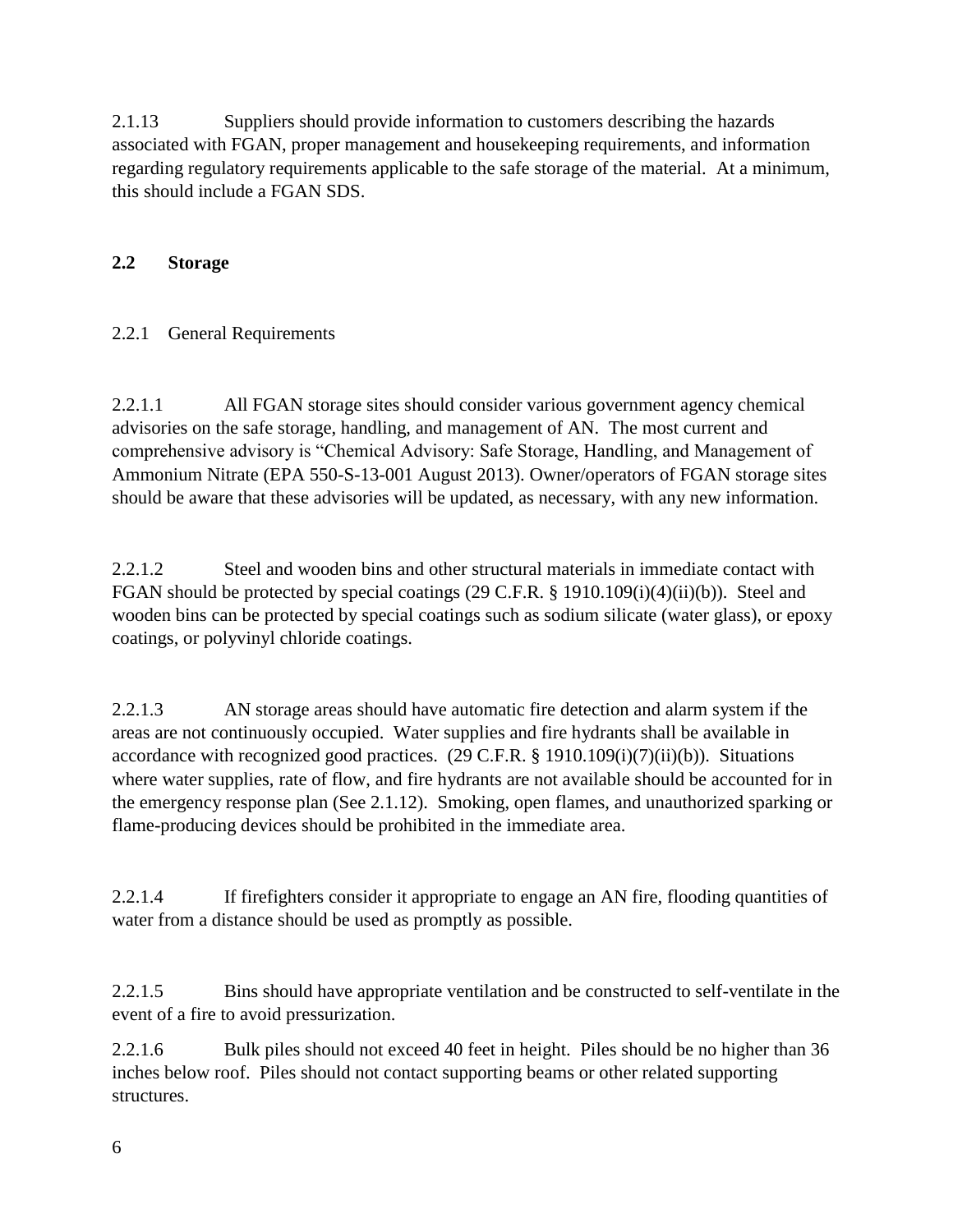2.2.1.7 Owners/operators of FGAN storage sites should ensure that facilities are in full compliance with applicable requirements of the Emergency Planning and Community Right to Know Act. 42 U.S.C. §§ 11001 – 11050.

2.2.1.8 Storage areas should be inspected regularly by an individual(s) trained to identify potential hazards and ensure that all safety control measures are being properly implemented. Any identified hazards should be addressed immediately.

#### 2.2.2 Notification Warnings

2.2.2.1 Buildings and bins where FGAN is stored should be marked with a hazard rating "fire diamond" meeting the standards of NFPA 704. The NFPA fire diamond should be situated, with the concurrence of the authority having jurisdiction, where it is clearly visible to first responders, police, or other individuals attempting to access the area.

2.2.2.2 The contents of each bin should be clearly identified by the proper shipping name of the material, "AMMONIUM NITRATE" written in 2- inch high, capital letters below the NFPA fire diamond.

2.2.2.3 The NFPA diamond codes for FGAN are generally recognized to be:

Health Hazard (Blue)…….1

Flammability (Red)………0

Reactivity (Yellow)……….3

Other………………….(OX)

2.2.2.4 Owners/operators should consult appropriate fire codes such as NFPA 400 (Chapter 11) for guidance regarding storage of FGAN.

#### **3.0 SECURITY**

#### **3.1 Storage Facilities**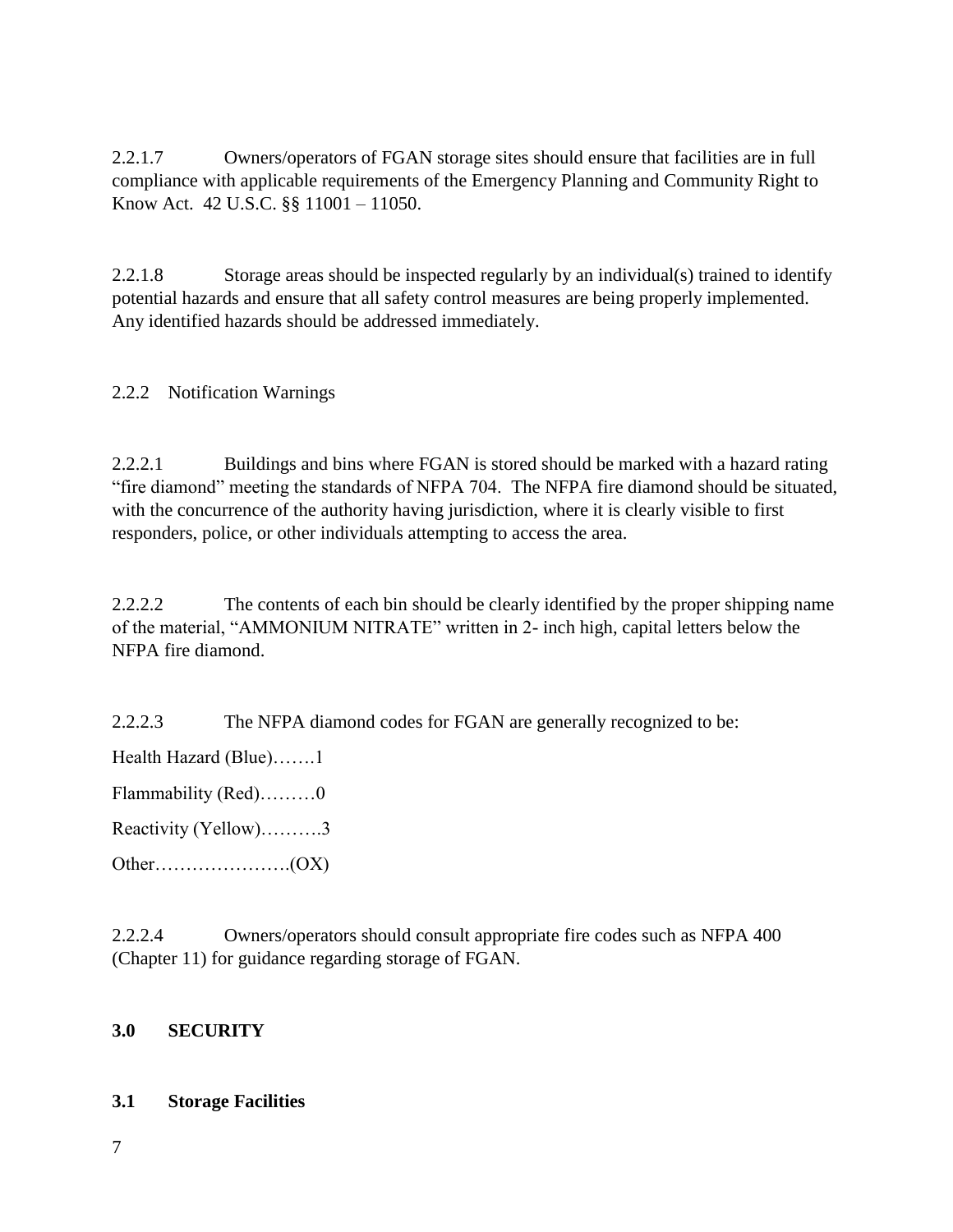3.1.1 Owners/operators must comply with applicable regulations promulgated by DHS at 6 C.F.R. Part 27 and the U.S. Coast Guard at 33 C.F.R. Part 105 as well as applicable state and local requirements.

3.1.2 The owner/operator should conduct a thorough site vulnerability assessment to identify gaps in FGAN security and develop and implement appropriate security control measures that will mitigate these security gaps. Considerations should be given to deter, to delay, to detect, and to respond to the identified potential security issues.

3.1.3 Access by visitors, service subcontractors, and third-party transporters should be approved by management.

3.1.4 All FGAN storage facilities should institute a system for accountability of bulk FGAN. Accurate inventory records and accounting for product shrinkage should be maintained.

3.1.4.1 Owners/operators of storage facilities should document and report unexplained losses, thefts, or otherwise unaccounted for shortages of FGAN to the local Joint Terrorism Task Force, as well as local law enforcement.

3.1.5 Report all suspicious behavior to an appropriate supervisor or, if unavailable, to local law enforcement.

3.1.6 Owners/operators should maintain regular communications with local law enforcement agency(ies) and should encourage regular patrols in the area of the facilities.

3.1.7 Owners/operators should institute a "KNOW YOUR CUSTOMER" program. Information should include (but not be limited to) sales records and statements of intended use of purchased FGAN. A record of this information should be retained for at least two (2) years.

3.1.8 Owners/operators should make provisions to prevent unauthorized persons from accessing the FGAN storage area.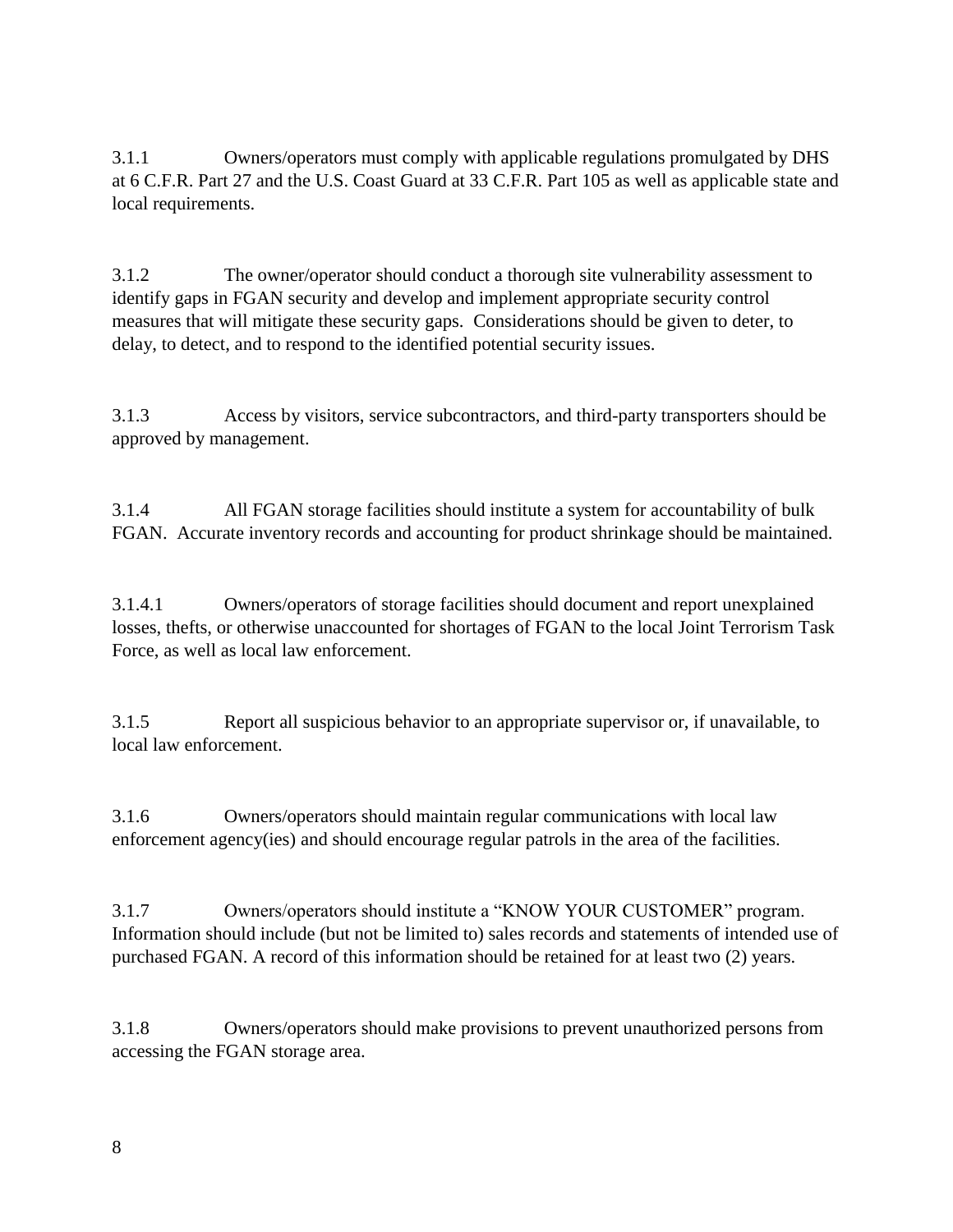#### **4.0 TRANSPORTATION**

4.1 Owners/operators must ensure that all transportation-related activities are in full compliance with applicable DOT hazardous materials requirements at 49 C.F.R. Parts 171-178.

4.1.1 As a Division 5.1 oxidizer, AN transport is regulated under DOT's 49 C.F.R. § 172.800 security regulations. Facilities must have a DOT security plan, including transportation security training for employees.

#### **4.2 Truck**

4.2.1 Motor carriers must comply with hazardous materials requirements at 49 C.F.R. Parts 177 and 397.

4.2.2 Motor carriers must maintain financial responsibility as required by 49 C.F.R. § 387.9.

4.2.3 Employee facility drivers should possess a current, state-issued commercial driver's license with a hazardous materials endorsement as required under 49 C.F.R. § 383.121. Employee facility drivers should have received hazardous materials training as required by 49 C.F.R. § 172.704.

4.2.4 The parking of vehicles under or near a bin for any purpose other than loading or unloading FGAN or necessary maintenance of the bin is prohibited. The engine of the power unit should be shut off while under a FGAN bin except as needed for loading or unloading operations. Wheel chocks should be used and the ignition key removed when loading or unloading FGAN from a bin when the vehicle is unattended. After loading is completed and loading equipment has been property disconnected, the vehicle should immediately be moved to a location at least 50 feet from the bin.

4.2.5 Fork trucks, tractors, front-end loaders and other internal combustion powered equipment must not be permitted to remain unattended in a building where FGAN is stored.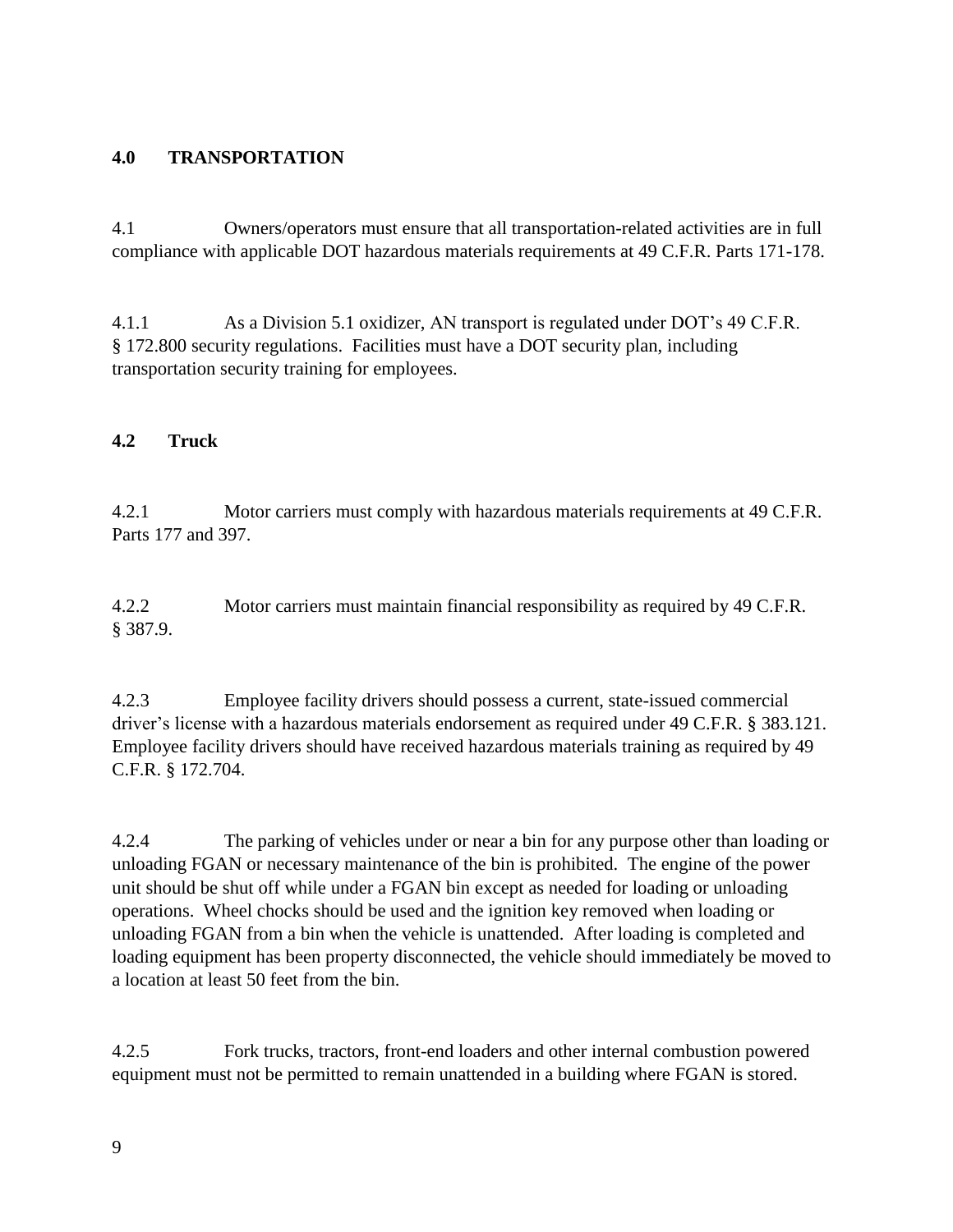4.2.6 Owners/operators should implement a Proof-of-Delivery program for all truck shipments (bulk or bagged) of FGAN.

## **4.3 Highway**

4.3.1 Owners/operators should consider implementing relevant and appropriate voluntary Security Action Items recommended by the Transportation Security Administration for Tier 2 Highway Security-Sensitive Materials. Refer to: [http://www.tsa.gov/highway-security](http://www.tsa.gov/highway-security-sensitive-materials-hssm-security-action-items-sais)[sensitive-materials-hssm-security-action-items-sais](http://www.tsa.gov/highway-security-sensitive-materials-hssm-security-action-items-sais)

### **4.4 Rail**

4.4.1 Rail transporters must comply with applicable DOT hazardous materials regulations at 49 C.F.R. Part 174.

4.4.2 Rail cars should arrive at the rail siding with the shipper's security seals affixed to all top hatches and bottom gates.

4.4.3 All shipper seal serial numbers should be checked to ensure they match the bill of lading for the rail car. If any seal number is incorrect, the owner/operator should call the shipper. If any seal shows signs of tampering or unauthorized removal, the shipper and local law enforcement should be contacted immediately.

4.4.4 When a rail car containing other than residual amounts of AN is unattended and outside a secure area, the owner/operator should affix a padlock or other device to the door or gate to deter unauthorized opening of an unloading compartment.

4.4.5 If any shipper's security seal is removed from the top hatches of a rail car by the rail siding operator to gain access for any reason, the rail siding operator's security seal should be affixed to the hatch.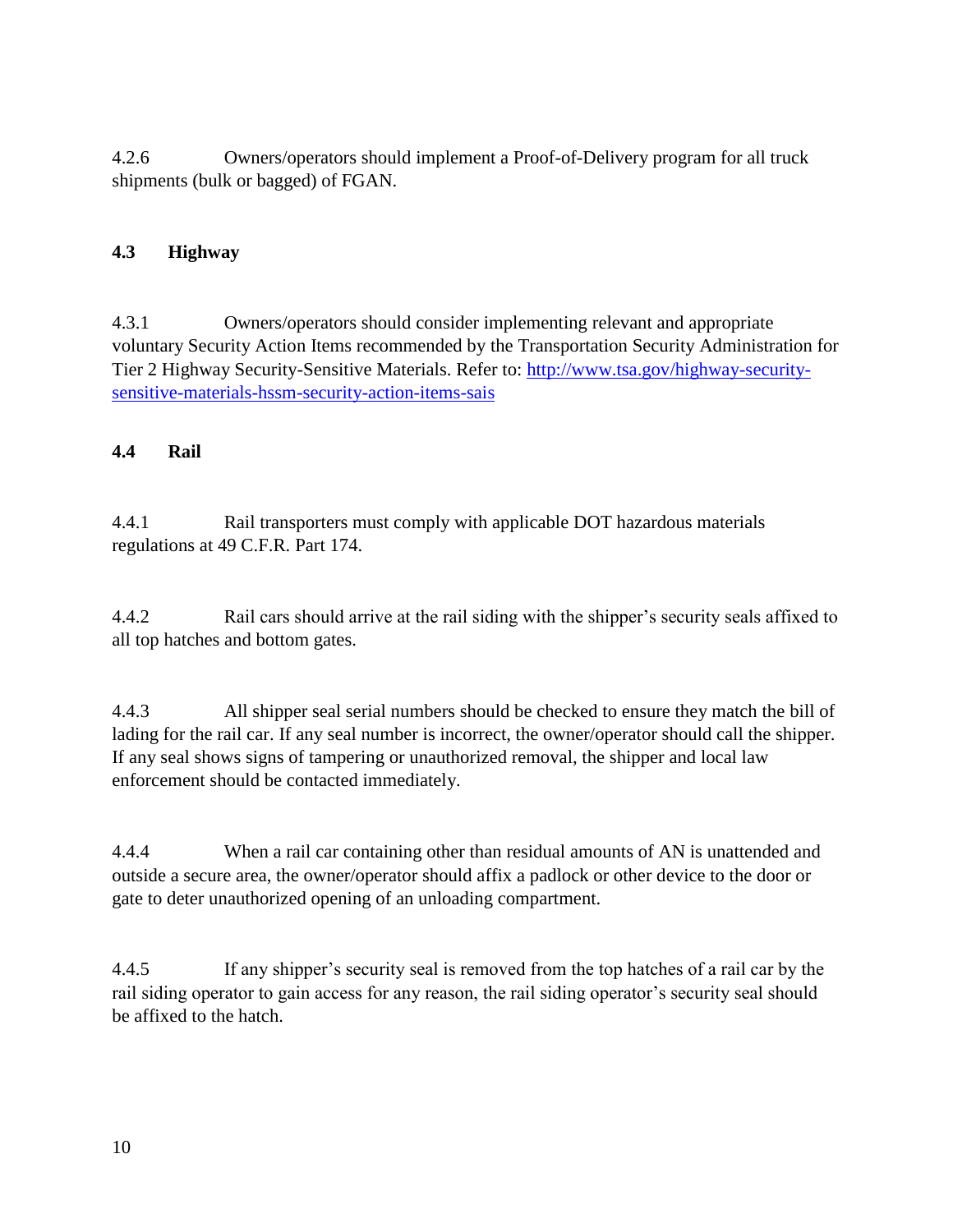## **4.5 Barge**

4.5.1 Owners/operators shipping FGAN by barge should comply with applicable provisions of 46 U.S.C. § 70103 for "certain dangerous cargo".